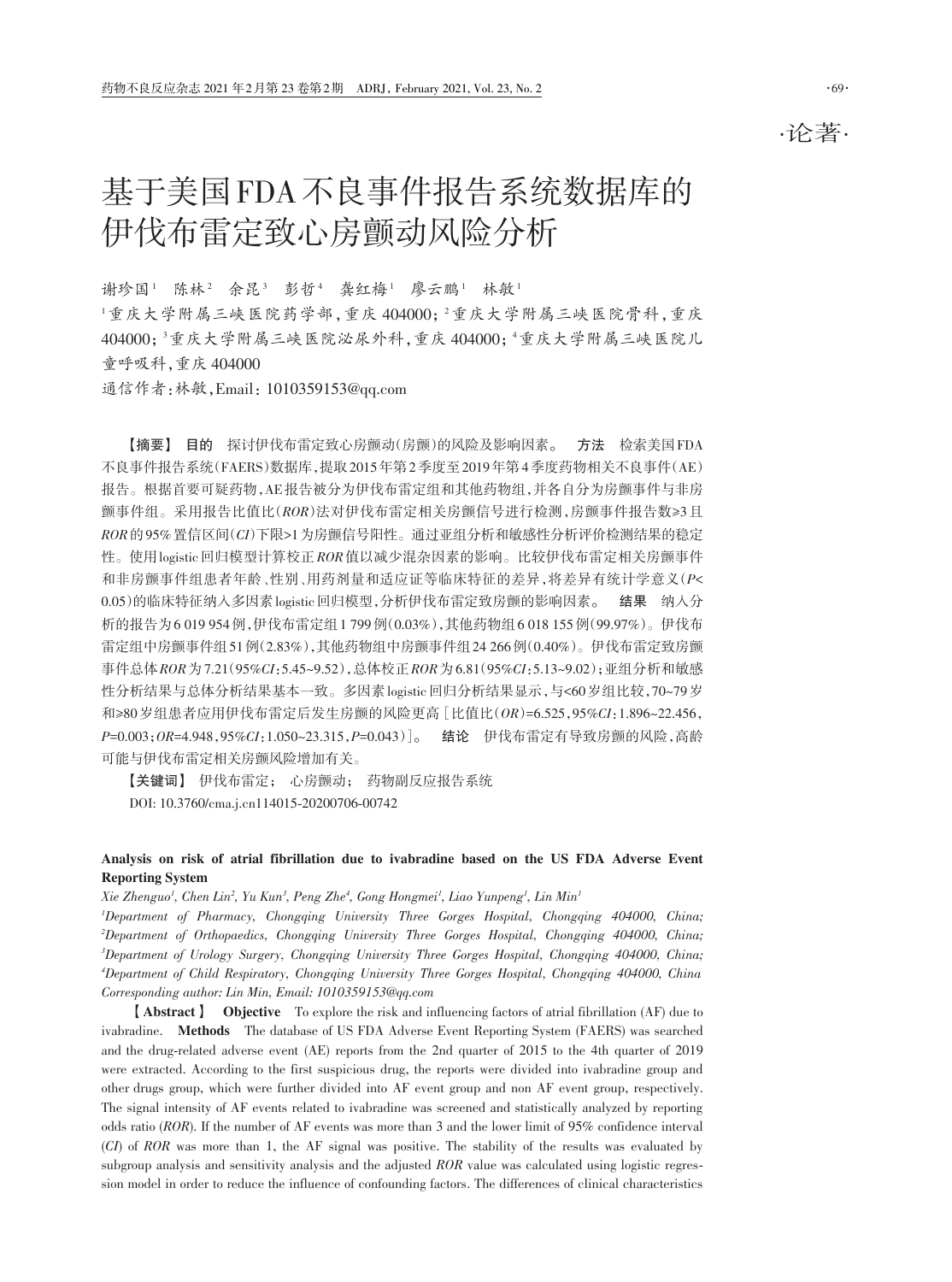such as age, gender, dose, and indications between patients in the AF event group and non AF event group were compared. The clinical characteristics with significant difference (*P<*0.05) were enrolled in the multivariate logistic regression model to analyze the influencing factors of AF induced by ivabradine. Results A total of 6 019 954 reports were entered in the analysis, including 1 799 cases (0.03%) in the ivabradine group and 6 018 155 cases (99.97%) in the other drugs group. There were 51 cases (2.83%) of AF events in the ivabradine group and 24 266 cases (0.40%) of AF events in the other drugs group. The overall *ROR* of AF events induced by ivabradine was 7.21 (95*%CI*: 5.45-9.52) and the overall adjusted *ROR* was 6.81 (95*%CI*: 5.13-9.02). The results of subgroup analysis and sensitivity analysis were consistent with the results of overall analysis basically. Multivariate logistic regression analysis showed that the risks of AF after ivabradine administration in the 70‑79 years old and ≥80 years old patients were higher than that in the <60 years old patients [odds ratio (*OR*) =6.525, 95*%CI*: 1.896-22.456, *P=*0.003; *OR=*4.948, 95*%CI*: 1.050- 23.315, *P=*0.043]. Conclusions Ivabradine has a risk of AF. Advanced age may be associated with increased risk of ivabradine related AF.

【Key words】 Ivabradine; Atrial fibrillation; Adverse drug reaction reporting systems DOI: 10.3760/cma.j.cn114015‑20200706‑00742

伊伐布雷定是首个具有选择性和特异性抑制 窦房结If通道作用的药物,该药在减慢心率的同时 不影响心肌收缩力和心脏传导,适用于窦性心律且 心律≥75次/min、伴心脏收缩功能障碍的纽约心脏 病协会(New York Heart Association)心功能分级为 Ⅱ~Ⅳ级的慢性心力衰竭患者[1]。该药于 2015 年 4月在美国上市,同年9月在我国上市<sup>[2]</sup>。根据药 品说明书,伊伐布雷定常见不良反应主要为光幻 症、心动过缓和心房颤动(房颤)[3•6]。但在该药上 市前临床试验中关于房颤发生风险的研究结果并 不一致。Swedberg 等 $^{[7]}$ 于 2010年发表的伊伐布雷 定与慢性心力衰竭结局的随机安慰剂对照研究[即 SHIFT (Systolic Heart Failure treatment with the If inhibitor ivabradine Trial)研究]结果显示,伊伐布雷 定组房颤发生率为9%(306/3 232),安慰剂组为8% (251/3 260),组间差异有统计学意义(*P=*0.012)。 Tendera 等 $^{\mathbb{S}^{[8]}}$ 于 2011年报道了伊伐布雷定用于冠状 动脉疾病合并左心室收缩功能不全患者的安全性 研究结果,伊伐布雷定组房颤发生率为1%(4/378), 安慰剂组为 1%(5/391),组间差异无统计学意义 (*P=*0.776)。Fox 等[9] 于 2014 年发表的以稳定性冠 状动脉疾病患者为研究对象的随机双盲安慰剂对照 试验结果显示,伊伐布雷定组房颤发生率为 5.3% (508/9 539),安慰剂组为3.8%(362/9 544),伊伐布 雷定组房颤发生率明显高于安慰剂组(*P<*0.001)。 Bocchi等[10] 于2018年报道了对SHIFT研究中38例 Chagas心脏病患者的分析结果,伊伐布雷定组房颤 发生率(5%,1/20)低于安慰剂组(17%,3/18),但组 间差异无统计学意义(*P=*0.328)。尽管这些临床试 验对伊伐布雷定的安全性进行了严格的评估,但由

于不同研究均有严格的纳入标准和有限的随访周 期,并不能完全反映真实临床实践环境下伊伐布雷 定的安全性,来自临床实践的数据可对上市前的试 验结果进行补充 $^{\left[11\cdot13\right]}$ 。

真实临床实践数据已被用于药物安全性评价, 成为药物警戒分析的主要工具[14] 。美国FDA不良 事件报告系统(FDA Adverse Event Reporting System, FAERS)收集发生在美国境内外的药物不良事件 (adverse event,AE)信息和用药错误信息,是世界 上最大的自愿报告系统,可在一定程度上反映真实 世界药物AE的发生情况。为此,我们提取FAERS的 相关数据进行分析,旨在探讨伊伐布雷定致房颤的 风险及影响因素,为该药的临床安全应用提供参考。

#### 1 资料与方法

#### 1.1 相关AE报告收集和数据提取

检索FAERS 数据库(https://fis.fda.gov/),提取 2015年第2季度至2019年第4季度共19个季度的 AE报告,将AE报告原始数据导入Rstudio(Version 1.4.1103)软件,利用同一病例唯一主标识(primaryid) 进行调用,剔除名称为食品、医疗器械、化妆品及名 称不确定的报告,筛选出药物相关AE报告。由于 FAERS 中有多个数据来源且含随访数据,因此同 一病例可能存在重复报告,本研究仅纳入最近一次 的报告。排除年龄<18岁或>99岁的病例,排除有 房颤病史的病例。采用国际医学用语词典(Medical Dictionary for Regulatory Activities<sup>)[15]</sup>中的首选术语 (preferred term,PT)对药物相关AE报告进行分类, 以atrial fibrillation(PT:10003658)为目标AE,收集 药物相关房颤事件报告。以伊伐布雷定通用名 ivabradine 和 商 品 名 Procoralan、Lancora、Zentiva、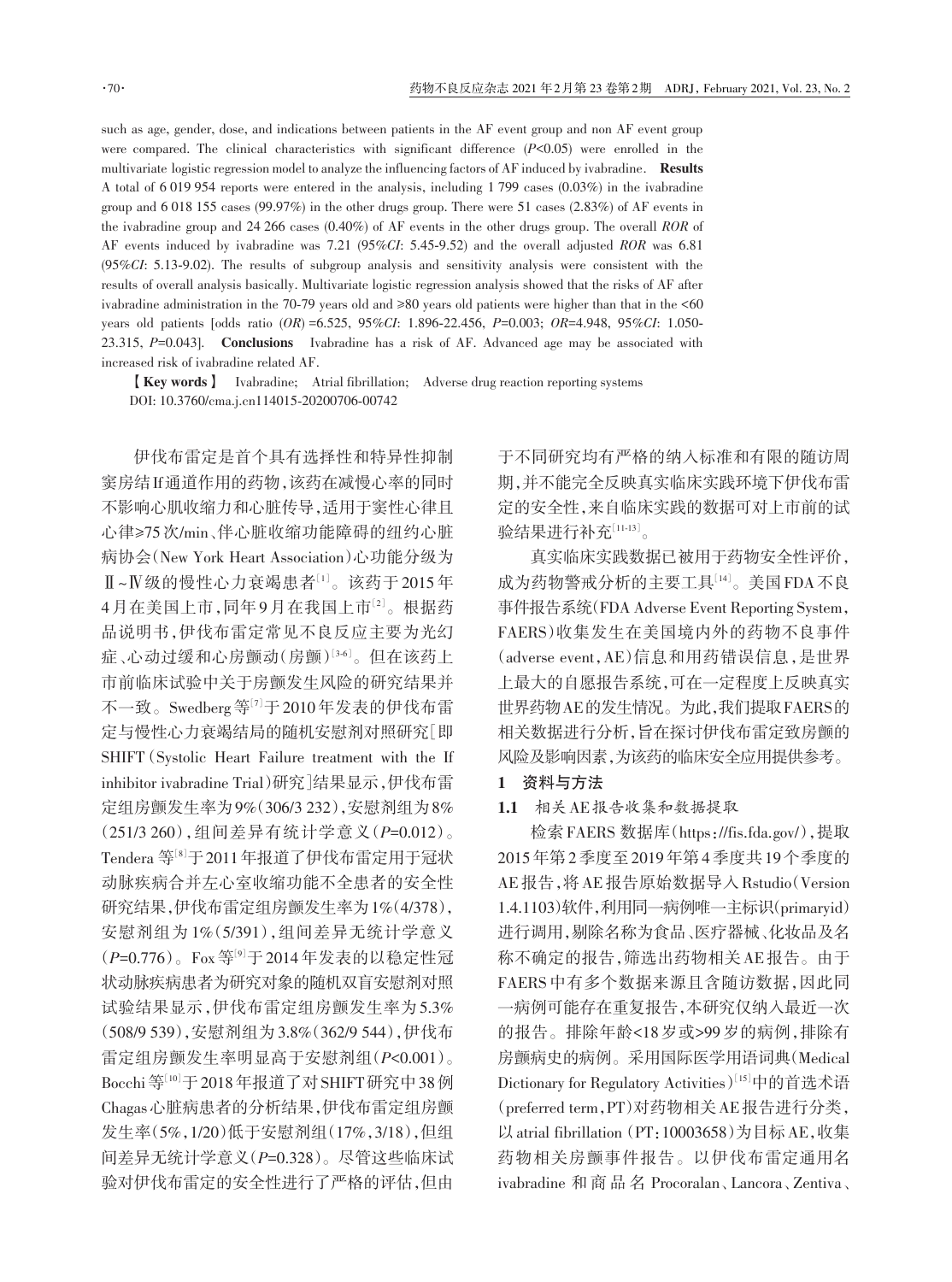Jensonr、Corlentor、Corlanor 为目标药物名称,收集 首要可疑药物为伊伐布雷定的报告。

将药物相关AE报告根据首要可疑药物分为伊 伐布雷定组和其他药物组,并各自分为房颤事件与 非房颤事件组,分别提取患者年龄、性别、报告人职 业、报告年份、报告国家、药物剂量、房颤发生时间 和结局事件等数据。根据美国 FDA 对 AE 结局的 界定,出现死亡、危及生命、住院或住院时间延长和 其他严重事件等之一者为严重AE。

1.2 伊伐布雷定致房颤风险及影响因素分析

采用报告比值比(reporting odds ratio,*ROR*)法 对伊伐布雷定相关房颤事件信号进行检测,*ROR*及 其 95% 置信区间(confidence interval,*CI*)的计算基 于 比 值 失 衡 测 量 法 四 格 表(表 1)。 *ROR* =  $(a/b) / (c/d), ROR \text{ if } 95\% CI = e^{\ln(ROR) \pm 1.96\sqrt{1/a} + 1/b + 1/c + 1/d}$ 房颤信号阳性标准为房颤事件报告数(a)≥3,且 *ROR*的95*%CI*下限>1。*ROR*值越大,表示信号越强。

表1 比值失衡测量法四格表

Tab 1 Four-fold table of disproportionality measurement

| 药物    | 心房颤动事件<br>报告数 | 非心房颤动事件<br>报告数 | 合计      |
|-------|---------------|----------------|---------|
| 伊伐布雷定 | а             |                | a+b     |
| 其他药物  | е             |                | c+d     |
| 合计    | a+c           | b+d            | a+b+c+d |

为考察性别、年龄对房颤风险的影响,分别按 性别(男性、女性)和年龄(<60、60~69、70~79 和 ≥80 岁)进行亚组分析。为检验结果的可靠性,本 研究还进行了敏感性分析,即仅选择符合下述条件 的报告进行分析。(1)单一可疑药物的报告;(2)严 重AE的报告;(3)医务人员上报的报告;(4)年龄、 性别、报告人职业、报告国家和报告年份等数据均 无缺失的报告;(5)适应证限定为心力衰竭的报告; (6)适应证限定为缺血性心脏病(除外心力衰竭)的 报告。为了减少混杂因素的影响,以上分析均采用 logistic回归模型计算校正*ROR*值,采用年龄、性别、 报告人职业、报告国家和报告年份进行校正。

比较伊伐布雷定相关房颤事件和非房颤事件 组患者年龄、性别、用药剂量和适应证等临床特征 的差异,将 *P<*0.05 的临床特征纳入多因素 logistic 回归模型,分析伊伐布雷定致房颤事件的影响因素。 1.3 统计学处理

应用 Rstudio(Version 1.4.1103)软件进行数据 处理和分析。计量资料符合正态分布者以*x*ˉ ± *s*表

示,组间比较采用独立样本*t*检验;不符合正态分布 者以*M*(*Q*1,*Q*<sup>3</sup> )表示,组间比较采用Mann‑Whitney U 检验;计数资料组间比较采用*χ²*检验。采用多因素 logistic 向前逐步回归法分析伊伐布雷定致房颤风 险的影响因素。*P<*0.05表示差异有统计学意义。

### 2 结果

2.1 AE报告收集情况和房颤事件报告的基本信息

检索 FAERS 数据库,共获得 2015 年第 2 季度 至2019年第4季度药物AE报告7 091 432例,剔除 重复报告771 920例、年龄异常报告209 620例、有 房颤病史报告 89 938 例,最终纳入分析的报告为 6 019 954例,伊伐布雷定组1 799例(0.03%),其他 药物组 6 018 155 例(99.97%);伊伐布雷定组中房 颤事件组51例(2.83%),其他药物组中房颤事件组  $24\,266\,\Im(0.40\%)$ 。

伊伐布雷定组和其他药物组房颤事件报告的 基本信息见表2。伊伐布雷定组51例报告中,由医 务人员上报者占98.04%(50例);2016年报告数量 占比最高(33.33%)。在患者年龄可用数据(29例) 中,<60岁者占20.69%(6例),60~69岁者占20.69% (6 例),70~79 岁者占 41.38%(12 例),≥80 岁者占 17.24%(5例)。在患者性别可用数据(41例)中,男 性占51.22%(21例),女性占48.78%(20例)。在房 颤发生时间可用数据(11例)中,发生房颤时间<7 d者 占72.73%(8例)。在结局事件可用数据(50例)中, 发生其他严重 AE 者占 74.00%(37 例)。在报告国 家可用数据(50例)中,34例来源于美国(68.00%)。 2.2 伊伐布雷定致房颤风险分析

纳入本研究总体分析的病例共 6 019 954 例, 进行性别亚组分析时可纳入分析的病例(可用数 据)5 295 462例(87.97%),伊伐布雷定组男性527例, 女性 883 例,其他药物组男性 2 002 055 例,女性 3 291 997 例;进行年龄亚组分析时可用数据为 3 294 333 例(54.72%),伊伐布雷定组<60、60~69、 70~79和≥80岁者分别为 726、211、197 和 99 例,其 他药物组<60、60~69、70~79 和≥80 岁者分别为 1 602 628、775 333、595 104 和 320 035 例;进行敏 感性分析适应证限定为心力衰竭时可用数据为 26 776例(0.44%),伊伐布雷定组349例,其他药物 组为26 427例;适应证限定为缺血性心脏病时可用 数据为 34 286 例(0.57%),伊伐布雷定组 90 例,其 他药物组为34 196例;进行敏感性分析仅限单一可 疑药物时可用数据为 3 819 728 例(63.45%),伊伐 布雷定组 1 355 例,其他药物组 3 818 373 例;进行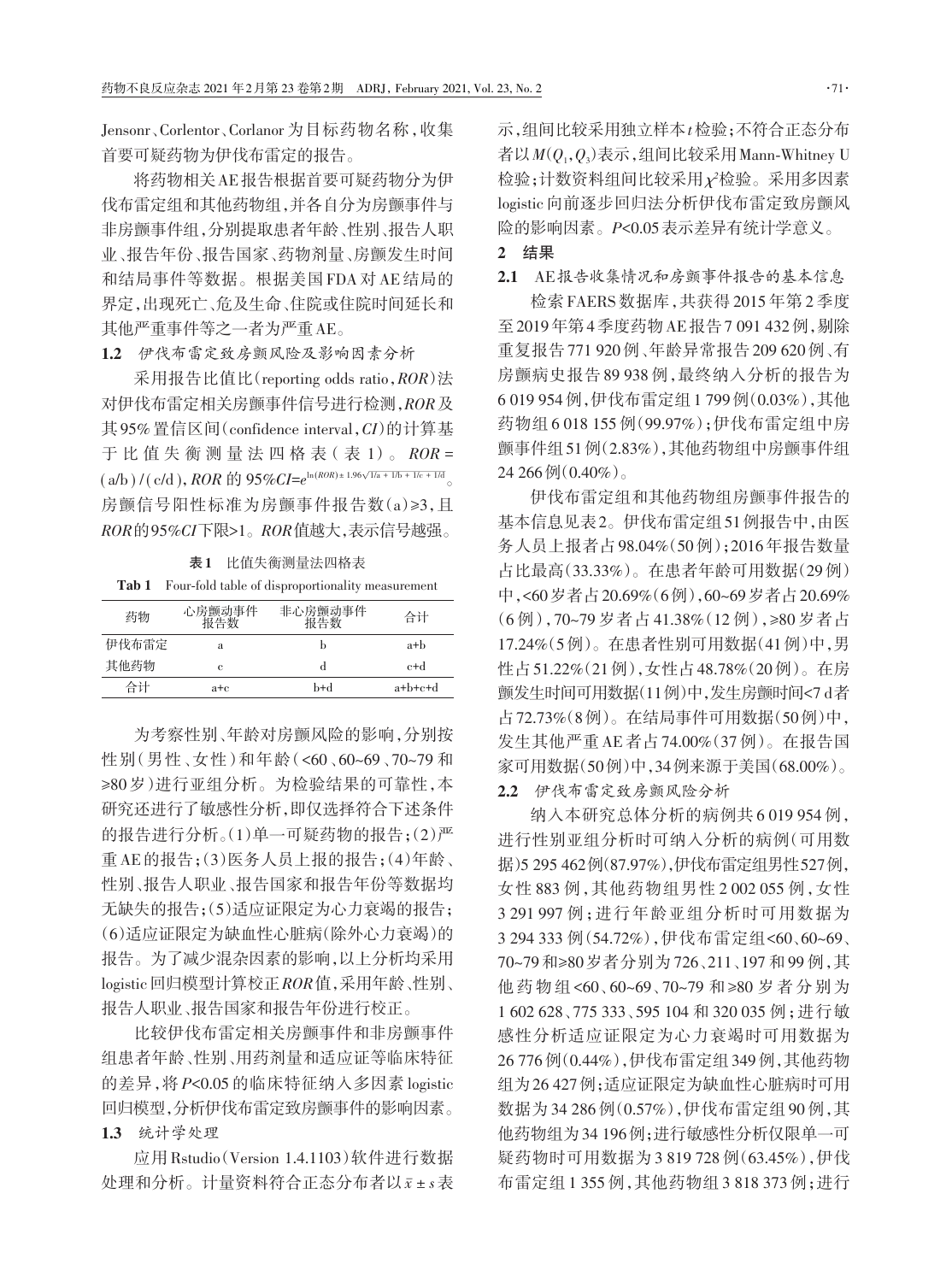|             | 伊伐布雷定组(n=51)   |        | 其他药物组(n=24 266) |        |            |         |
|-------------|----------------|--------|-----------------|--------|------------|---------|
| 项目          | 例数             | 构成比(%) | 例数              | 构成比(%) | $\chi^2$ 值 | $P$ 值   |
| 年龄          |                |        |                 |        | 1.181      | 0.758   |
| 可用数据        | 29             |        | 16 890          |        |            |         |
| <60岁        | 6              | 20.69  | 3 1 2 6         | 18.51  |            |         |
| 60~69岁      | 6              | 20.69  | 4 9 0 1         | 29.02  |            |         |
| 70~79岁      | 12             | 41.38  | 5817            | 34.44  |            |         |
| ≥80岁        | 5              | 17.24  | 3 0 4 6         | 18.03  |            |         |
| 性别          |                |        |                 |        | 0.001      | 0.969   |
| 可用数据        | 41             |        | 22 140          |        |            |         |
| 男性          | 21             | 51.22  | 11 003          | 49.70  |            |         |
| 女性          | 20             | 48.78  | 11 137          | 50.30  |            |         |
| 心房颤动发生时间    |                |        |                 |        | 10.075     | 0.004   |
| 可用数据        | 11             |        | 4632            |        |            |         |
| $<\!\!7$ d  | 8              | 72.73  | 1 3 9 7         | 30.16  |            |         |
| $8 - 30$ d  | $\mathbf{2}$   | 18.18  | 1 0 3 2         | 22.28  |            |         |
| $\geq 30$ d | $\mathbf{1}$   | 9.09   | 2 2 0 3         | 47.56  |            |         |
| 结局事件        |                |        |                 |        | 38.607     | < 0.001 |
| 可用数据        | 50             |        | 23 499          |        |            |         |
| 死亡          | $\overline{2}$ | 4.0    | 2 5 3 2         | 10.80  |            |         |
| 危及生命        | $\mathbf{1}$   | 2.0    | 1 2 5 3         | 5.34   |            |         |
| 住院或住院时间延长   | 10             | 20.0   | 11 995          | 51.15  |            |         |
| 其他严重事件      | 37             | 74.0   | 7669            | 32.71  |            |         |
| 报告人职业       |                |        |                 |        | 26.840     | < 0.001 |
| 可用数据        | 51             |        | 23 816          |        |            |         |
| 医务人员        | 50             | 98.04  | 14714           | 61.78  |            |         |
| 其他人员        | $\mathbf{1}$   | 1.96   | 9 1 0 2         | 38.22  |            |         |
| 报告国家        |                |        |                 |        | 1.634      | 0.201   |
| 可用数据        | 50             |        | 23 9 29         |        |            |         |
| 美国          | 34             | 68.0   | 13 895          | 58.07  |            |         |
| 其他国家        | 16             | 32.0   | 10 034          | 41.93  |            |         |
| 报告年份        |                |        |                 |        | 26.116     | < 0.001 |
| 可用数据        | 51             |        | 24 26 6         |        |            |         |
| 2015        | 14             | 27.45  | 3 1 6 0         | 13.02  |            |         |
| 2016        | 17             | 33.34  | 4 0 9 5         | 16.88  |            |         |
| 2017        | 10             | 19.61  | 4 6 5 0         | 19.16  |            |         |
| 2018        | 5              | 9.80   | 5 7 2 4         | 23.59  |            |         |
| 2019        | 5              | 9.80   | 6637            | 27.35  |            |         |

表2 伊伐布雷定与其他药物组心房颤动事件报告的基本信息

Tab 2 Baseline information of atrial fibrillation events reports in the ivabradine and other drugs groups

敏感性分析仅限严重AE时可用数据为3 134 036例 (52.06%),伊 伐 布 雷 定 组 765 例 ,其 他 药 物 组 3 133 271 例;进行敏感性分析仅限医务人员报告 时可用数据为 2 884 786 例(47.92%),伊伐布雷定 组 1 443 例,其他药物组 2 883 343 例;排除缺失值 数据后可用数据为 3 111 819 例(51.69%),伊伐布 雷定组1 027例,其他药物组3 110 792例。*ROR*法 分析结果显示,伊伐布雷定致房颤事件的报告比例 显著高于其他药物,总体*ROR*为7.21(95*%CI*:5.45~ 9.52),校正*ROR*为6.81(95*%CI*:5.13~9.02);亚组分

析和敏感性分析结果均与总体分析结果基本一致。 见表3。

2.3 伊伐布雷定致房颤的影响因素

伊伐布雷定相关房颤事件组与非房颤事件组 患者年龄、性别、用药剂量和适应证类型比较结果 见表4。其中,年龄和适应证类型组间比较的差异 有统计学意义(*χ²*=22.712,*P<*0.001;*χ²*=19.334,*P<* 0.001)。将单因素分析结果中 *P<*0.05 的 2 个因素 (年龄和适应证类型)纳入多因素logistic回归模型, 分析结果显示,与<60岁组相比,70~79岁和≥80岁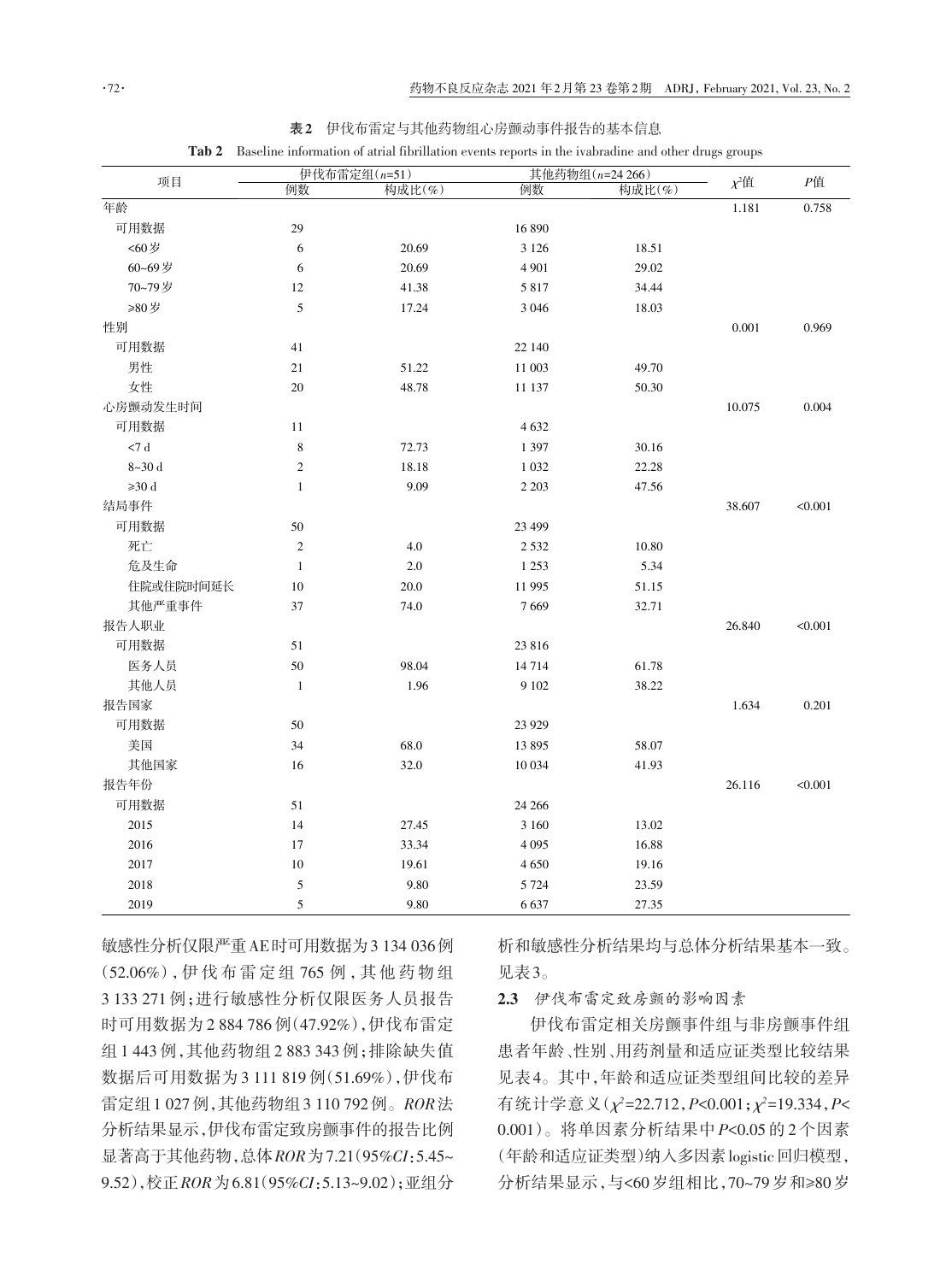| 项目                 | 伊伐布雷定组         |         |        | 其他药物组   |               |        | <b>ROR</b>        | 校正 ROR            |  |
|--------------------|----------------|---------|--------|---------|---------------|--------|-------------------|-------------------|--|
|                    | 心房颤动例数         | 总例数     | 构成比(%) | 心房颤动例数  | 总例数           | 构成比(%) | (95% 置信区间)        | (95% 置信区间)        |  |
| 总体分析               | 51             | 1799    | 2.83   | 24 26 6 | 6 0 18 15 5   | 0.40   | 7.21(5.45, 9.52)  | 6.81(5.13, 9.02)  |  |
| 亚组分析               |                |         |        |         |               |        |                   |                   |  |
| 性别                 |                |         |        |         |               |        |                   |                   |  |
| 男性                 | 21             | 527     | 3.98   | 11 003  | 2 002 055     | 0.55   | 7.51(4.85, 11.62) | 6.16(3.97, 9.57)  |  |
| 女性                 | 20             | 883     | 2.27   | 11 137  | 3 291 997     | 0.34   | 6.83(4.38, 10.64) | 6.99(4.47, 10.96) |  |
| 年龄                 |                |         |        |         |               |        |                   |                   |  |
| <60岁               | 6              | 726     | 0.83   | 3 1 2 6 | 1 602 628     | 0.20   | 4.87(2.17, 10.93) | 4.87(2.17, 10.93) |  |
| 60~69岁             | 6              | 211     | 2.84   | 4 9 0 1 | 775 333       | 0.63   | 4.15(1.84, 9.36)  | 4.15(1.84, 9.36)  |  |
| 70~79岁             | 12             | 197     | 6.09   | 5817    | 595 104       | 0.98   | 6.06(3.37, 10.88) | 6.06(3.37, 10.88) |  |
| ≥80岁               | 5              | 99      | 5.05   | 3 0 4 6 | 320 035       | 0.95   | 4.99(2.03, 12.29) | 4.99(2.03, 12.29) |  |
| 敏感性分析              |                |         |        |         |               |        |                   |                   |  |
| 适应证限心力<br>衰竭       | 21             | 349     | 6.02   | 472     | 26 427        | 1.79   | 3.52(2.24, 5.52)  | 3.19(2.01, 5.04)  |  |
| 适应证限缺血<br>性心脏病     | $\overline{4}$ | 90      | 4.44   | 394     | 34 196        | 1.15   | 3.99(1.46, 10.93) | 3.18(1.15, 8.81)  |  |
| 单一怀疑药物             | 38             | 1 3 5 5 | 2.80   | 11 905  | 3 8 1 8 3 7 3 | 0.31   | 9.23(6.68, 12.74) | 9.72(7.01, 13.48) |  |
| 严重不良事件             | 50             | 765     | 6.54   | 23 4 49 | 3 133 271     | 0.75   | 9.27(6.96, 12.36) | 8.86(6.63, 11.84) |  |
| 医务人员报告             | 50             | 1 4 4 3 | 3.47   | 14714   | 2 883 343     | 0.51   | 6.99(5.28, 9.28)  | 7.66(5.76, 10.20) |  |
| 排除缺失值 <sup>。</sup> | 27             | 1 0 2 7 | 2.63   | 16 153  | 3 110 792     | 0.52   | 5.17(3.53, 7.58)  | 5.01(3.40, 7.37)  |  |
|                    |                |         |        |         |               |        |                   |                   |  |

Tab 3 Detection results of risk signals of atrial fibrillation induced by ivabradine

注 ROR:报告比值比;":排除年龄、性别、报告人职业、报告国家和报告年份有缺失值的数据

| 伊伐布雷定致心房颤动影响因素的单因素分析<br>表4 |
|----------------------------|
|----------------------------|

Tab 4 Univariate analysis on influencing factors of atrial fibrillation induced by ivabradine

| 因素             |    | 心房颤动事件组(n=51) |         | 非心房颤动事件组(n=1748) |            |         |
|----------------|----|---------------|---------|------------------|------------|---------|
|                | 例数 | 构成比(%)        | 例数      | 构成比(%)           | $\chi^2$ 值 | Р值      |
| 年龄             |    |               |         |                  | 22.712     | < 0.001 |
| 可用数据           | 29 |               | 1 2 0 4 |                  |            |         |
| <60岁           | 6  | 20.69         | 720     | 59.80            |            |         |
| 60~69岁         | 6  | 20.69         | 205     | 17.03            |            |         |
| 70~79岁         | 12 | 41.38         | 185     | 15.36            |            |         |
| ≥80岁           | 5  | 17.24         | 94      | 7.81             |            |         |
| 性别             |    |               |         |                  | 2.875      | 0.090   |
| 可用数据           | 41 |               | 1 3 6 9 |                  |            |         |
| 男性             | 21 | 51.22         | 506     | 36.96            |            |         |
| 女性             | 20 | 48.78         | 863     | 63.04            |            |         |
| 剂量             |    |               |         |                  | 0.269      | 0.604   |
| 可用数据           | 31 |               | 955     |                  |            |         |
| $<$ 10 mg/d    | 9  | 29.03         | 223     | 23.35            |            |         |
| $\geq 10$ mg/d | 22 | 70.97         | 732     | 76.65            |            |         |
| 适应证            |    |               |         |                  | 19.334     | < 0.001 |
| 可用数据           | 30 |               | 1 0 5 4 |                  |            |         |
| 心力衰竭           | 20 | 66.67         | 298     |                  |            |         |
| 其他             | 10 | 33.33         | 769     |                  |            |         |

注 心房颤动事件组和非心房颤动事件组均以伊伐布雷定为首要可疑药物

组使用伊伐布雷定后发生房颤事件的风险增高,差 异 均 有 统 计 学 意 义[比 值 比(odds radio,*OR*)= 6.525,95*%CI*:1.896~22.456,*P=*0.003;*OR=*4.948, 95*%CI*:1.050~23.315,*P=*0.043)];与其他适应证相 比,心力衰竭患者使用伊伐布雷定后发生房颤事件 的风险增高(*OR=*2.437,95*%CI*:0.961~6.181),但差

异无统计学意义(*P=*0.061)。见表5。

## 3 讨论

房颤的患病率和发病率随年龄增长而增加,不 同年龄段房颤患者中男性数量均高于女性[16‑17]。 房颤可导致心力衰竭、心肌梗死甚至死亡,增加住 院和发生血栓栓塞事件的风险[18] 。药物是导致房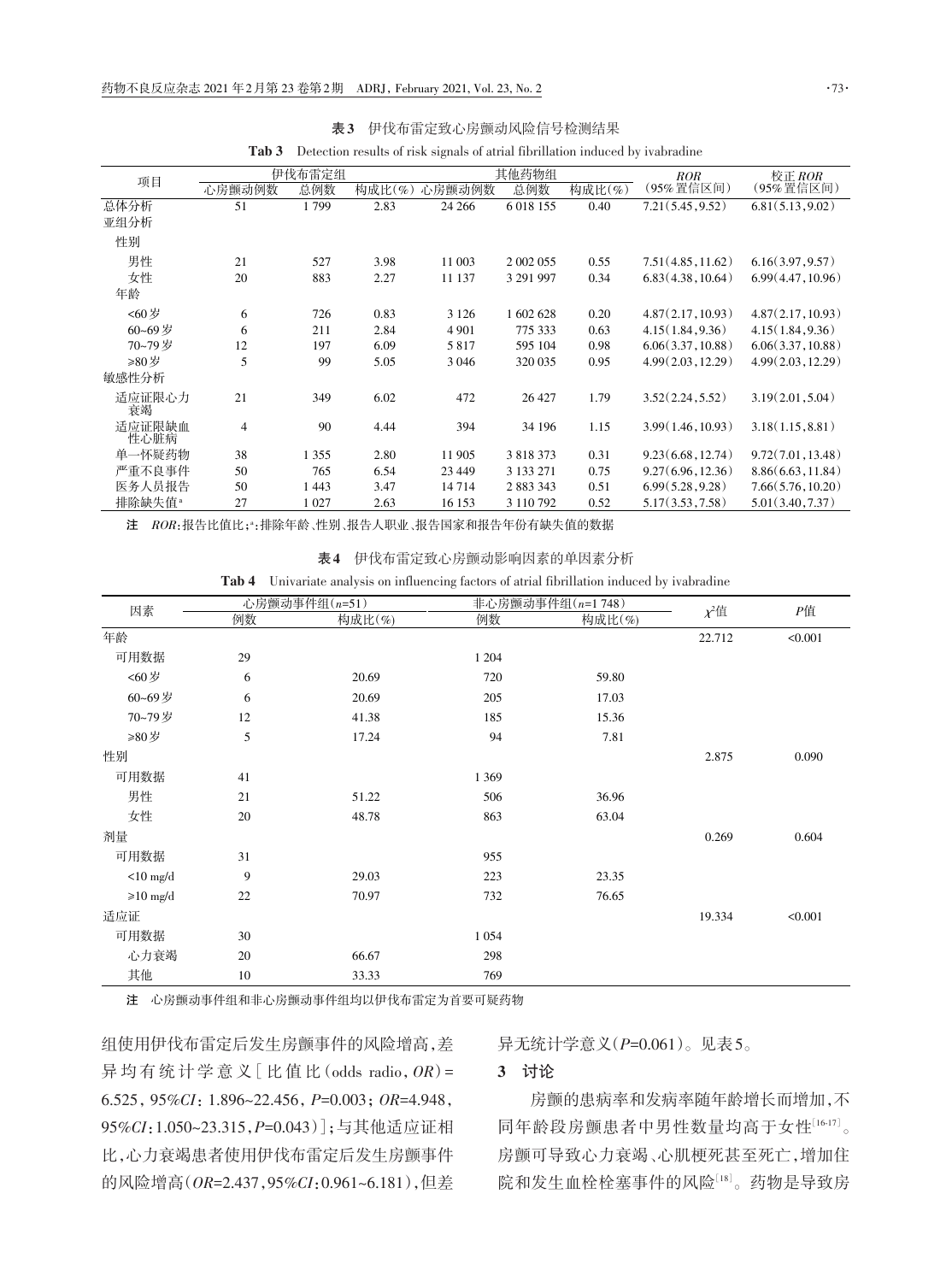|        | Tab 5 |       |       |       |       | Multivariate logistic regression analysis on the risks of atrial fibrillation induced by ivabradine |       |
|--------|-------|-------|-------|-------|-------|-----------------------------------------------------------------------------------------------------|-------|
| 影响因素   | 自由度   | 回归系数  | 标准误   | Wald值 | 比值比   | 95% 置信区间                                                                                            | Р值    |
| 年龄     |       |       |       |       |       |                                                                                                     |       |
| <60岁   |       | -     |       | 9.096 | 1.000 |                                                                                                     | 0.028 |
| 60~69岁 |       | 1.248 | 0.691 | 3.266 | 3.483 | $0.90 - 13.484$                                                                                     | 0.071 |
| 70~79岁 |       | 1.876 | 0.631 | 8.849 | 6.525 | 1.896~22.456                                                                                        | 0.003 |
| ≥80岁   |       | 1.599 | 0.791 | 4.087 | 4.948 | $1.050 - 23.315$                                                                                    | 0.043 |
| 适应证    |       |       |       |       |       |                                                                                                     |       |
| 其他     |       | -     |       | -     | 1.000 |                                                                                                     | -     |
| 心力衰竭   |       | 0.891 | 0.475 | 3.518 | 2.437 | $0.961 - 6.181$                                                                                     | 0.061 |

表5 伊伐布雷定致心房颤动影响因素的多因素logistic回归分析

颤的危险因素之一『』,已明确伊布替尼可导致或促 进房颤的发生[20] ,但药物所致房颤的发生率常被低 估[21]。Martin 等<sup>[22]</sup>对涉及21 571 例患者的 11 项随 机对照试验的 meta 分析结果显示,伊伐布雷定使 房颤风险增加了 15%[相对危险度(relative risk, *RR*)]=1.15,95*%CI*:1.07~1.24,*P=*0.002 7);Tanboğa 等[23]纳入 40 437 例患者的 meta 分析结果显示,伊 伐布雷定组房颤发生率为5.34%(1 126/21 070),安 慰剂组为 4.56%(885/19 367),伊伐布雷定组房颤 风险增加了 24%(*RR=*1.24,95*%CI*:1.08~1.42,*P=* 0.003)。本研究结果显示,伊伐布雷定致房颤事件 的 *ROR* 高于其他药物(校正 *ROR=*6.83,95*%CI*: 5.15~9.05),亚组分析和敏感性分析与总体分析结 果一致,提示伊伐布雷定可增加房颤风险。本研究 得出的伊伐布雷定致房颤风险高于上述meta分析 的结果提示,上市后伊伐布雷定致房颤的风险有所 增加。

本研究结果显示,伊伐布雷定组导致其他严重 AE的占比高于其他药物组,而致死亡或威胁生命 事件的占比均低于其他药物组,与其他学者的研究 结果一致。Fox 等[24] 观察了稳定性冠状动脉疾病 患者中由伊伐布雷定导致的房颤对心血管结局的 影响,结果显示与安慰剂比较,伊伐布雷定并不影 响患者预后。本研究结果显示,伊伐布雷定致房颤 事件多发生在用药7 d内,与其他学者既往研究结 果相符。Abdel-Salam和Nammas<sup>[25]</sup>报道,在一项冠 状动脉搭桥术后房颤预防研究中,212例患者使用 伊伐布雷定,有32例患者在用药30 d内发生房颤, 其中31例发生在用药5 d内。本研究结果显示,使 用伊伐布雷定后各年龄段患者发生房颤的风险均 增加,以 70~79 组岁风险最高,提示高龄可能与伊 伐布雷定相关房颤风险增加有关。Tavazzi 等 $^{\left[ 26\right] }$ 报 道,在使用伊伐布雷定的患者中,仅 53~60 岁组显 示伊伐布雷定增加了房颤风险。结果不一致的原

因可能与随访时间和样本量不同有关。

伊伐布雷定致房颤的机制尚不明确。伊伐布 雷定可抑制主要由超极化活化环核苷酸阀门钾通 道 4( hyperpolarization activated cyclic nucleotidegated potassium channel 4,HCN4)蛋白编码的窦房 结If通道,有学者推测该药致房颤可能与HCN4蛋 白基因突变有关。(1)HCN4 基因突变可使心率降 低约11次/min,导致房颤风险增加54%(*OR=*1.54, 95%CI:1.36~1.54)<sup>[27]</sup>,原因可能与增加迷走神经张 力有关[28];(2)其他物种胚胎发育过程已证明 HCN4 功能或水平变化可影响心脏结构发育, HCN4 基因突变与 Brugada 综合征、病态窦房结综 合征以及左心室致密化不全有关;此外,HCN4 蛋 白基因多态性可能对心肌结构或传导参数有微弱 的影响 $^{[27]}$ 。

本研究的局限性:(1)未排除合并症、合并用药 的影响;(2)无法计算伊伐布雷定致房颤的绝对风 险;(3)由于房颤患者数据较少,无法区分房颤的原 因是药物所致还是房颤复发,因此未纳入有房颤史 患者。

综上所述,伊伐布雷定有导致房颤的风险,高 龄可能与房颤风险增加有关。建议临床医师对使 用伊伐布雷定治疗的患者、特别是高龄患者进行房 颤风险监测,一旦出现房颤,应鉴别是否为药物所 致,以保障患者的用药安全。

利益冲突 所有作者均声明不存在利益冲突 参考文献

- [1] 国家卫生计生委合理用药专家委员会, 中国药师协会. 心 力衰竭合理用药指南(第2版)[J]. 中国医学前沿杂志(电子 版), 2019, 11(7): 1‑78. DOI:10.12037/YXQY.2019.07-01. Committee of Exports on Rational Drug Use National Health and Family Planning Commission of People′ Republic of China, Chinese Pharmacists Association. Guidelines for the rational use of drugs for heart failure(2nd Edition)[J]. Chin J Front Med Sci (Electronic Version), 2019, 11(7): 1‑78. DOI: 10.12037/YXQY.2019.07-01.
- [2] 胡善联, 何江江, 孙恬, 等. 我国采用伊伐布雷定治疗心力 衰竭对医保基金的预算影响分析[J]. 中国药房, 2019, 30